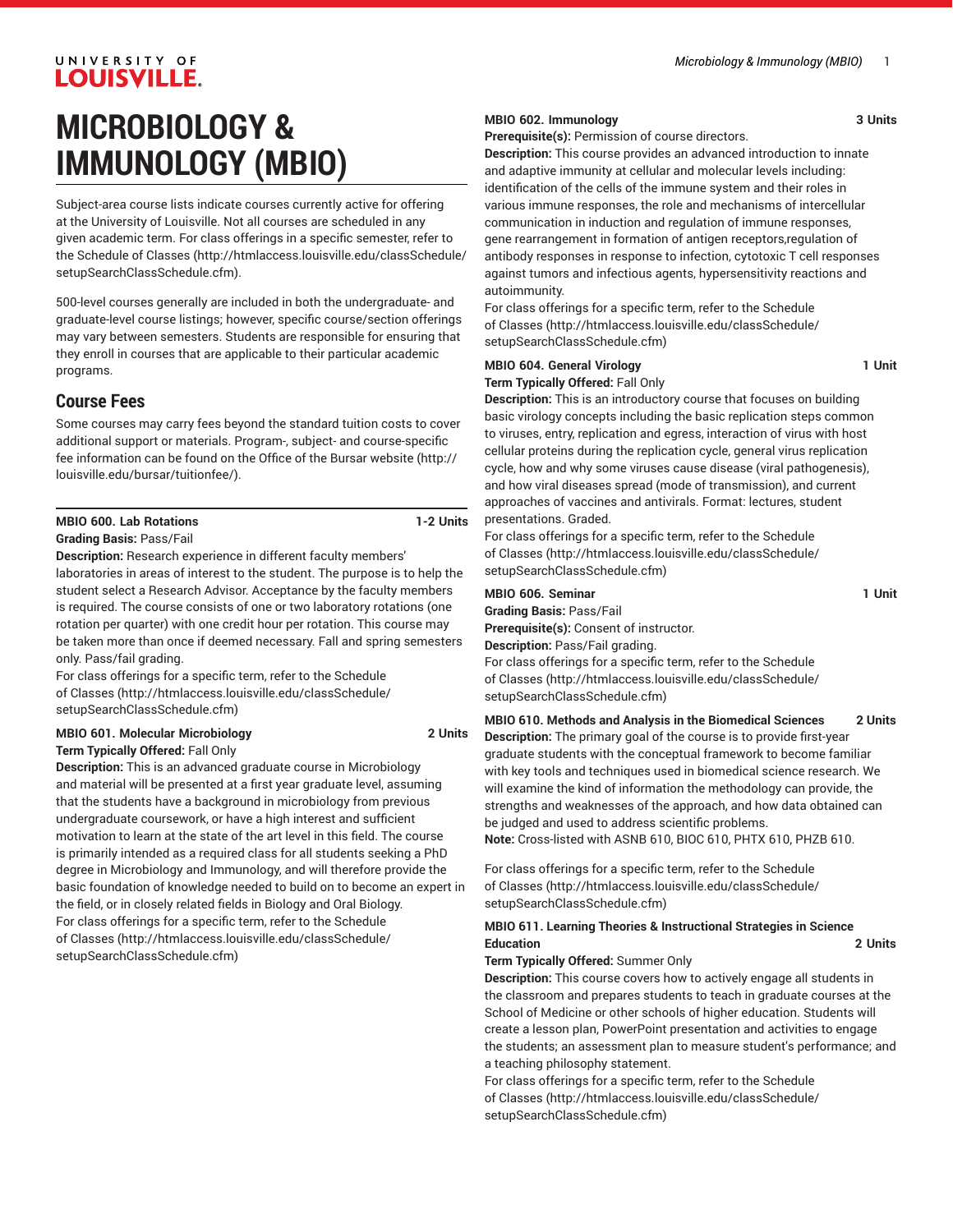# UNIVERSITY OF **LOUISVILLE.**

#### **MBIO 618. Topics in Advanced Microbiology 1-3 Units**

**Prerequisite(s):** Consent of instructor.

**Description:** An in-depth examination of one or more topics not included in regularly offered courses in the curriculum. Topics vary. For class offerings for a specific term, refer to the [Schedule](http://htmlaccess.louisville.edu/classSchedule/setupSearchClassSchedule.cfm) [of Classes \(http://htmlaccess.louisville.edu/classSchedule/](http://htmlaccess.louisville.edu/classSchedule/setupSearchClassSchedule.cfm) [setupSearchClassSchedule.cfm\)](http://htmlaccess.louisville.edu/classSchedule/setupSearchClassSchedule.cfm)

#### **MBIO 619. Research 1-12 Units**

**Grading Basis:** Pass/Fail

**Prerequisite(s):** Consent of instructor. **Description:** Pass/Fail grading. For class offerings for a specific term, refer to the [Schedule](http://htmlaccess.louisville.edu/classSchedule/setupSearchClassSchedule.cfm)

[of Classes \(http://htmlaccess.louisville.edu/classSchedule/](http://htmlaccess.louisville.edu/classSchedule/setupSearchClassSchedule.cfm) [setupSearchClassSchedule.cfm\)](http://htmlaccess.louisville.edu/classSchedule/setupSearchClassSchedule.cfm)

#### **MBIO 620. Tumor Immunity and Inflammation 1 Unit Term Typically Offered:** Fall Only

**Prerequisite(s):** MBIO 602 or consent of instructor; Completion of all first year graduate courses & an average of 3.0 GPA is required.

**Description:** The course focuses on the cellular molecular components of the immune response that perpetuate or protect against cancer and inflammatory diseases. Short lectures will be followed by student analysis of pertinent high profile papers.

For class offerings for a specific term, refer to the [Schedule](http://htmlaccess.louisville.edu/classSchedule/setupSearchClassSchedule.cfm) [of Classes \(http://htmlaccess.louisville.edu/classSchedule/](http://htmlaccess.louisville.edu/classSchedule/setupSearchClassSchedule.cfm) [setupSearchClassSchedule.cfm\)](http://htmlaccess.louisville.edu/classSchedule/setupSearchClassSchedule.cfm)

#### **MBIO 621. Advanced Immunology: Innate and Adaptive Immunity 2 Units Prerequisite(s):** MBIO 602 or consent of instructor.

**Description:** This is an advanced interdisciplinary graduate level course focused on acquiring deeper knowledge about cells and associated concepts involved in innate and acquired immunity. The cells include dendritic cells, macrophages, neutrophils, innate lymphoid cells, NK cells and T cells. Concepts such as cell differentiation, development, activation and function, antigen presentation, thymic selection, and cell cross-talk will be discussed. Format: short lectures, analysis of pertinent high-profile papers. Graded.

For class offerings for a specific term, refer to the [Schedule](http://htmlaccess.louisville.edu/classSchedule/setupSearchClassSchedule.cfm) [of Classes \(http://htmlaccess.louisville.edu/classSchedule/](http://htmlaccess.louisville.edu/classSchedule/setupSearchClassSchedule.cfm) [setupSearchClassSchedule.cfm\)](http://htmlaccess.louisville.edu/classSchedule/setupSearchClassSchedule.cfm)

#### **MBIO 622. Immunity to Microbes and Tumor 2 Units Term Typically Offered:** Fall Only

**Prerequisite(s):** MBIO 601 and MBIO 602 or consent of instructor; Completion of all first year graduate courses & an average of 3.0 GPA is required.

**Description:** The course focuses on the cellular and molecular components of the immune response that perpetuate or protect against pathogenic and commensal microbes, tumor cells and autoimmunity. Short lectures will be followed by student analysis of pertinent high profile papers.

For class offerings for a specific term, refer to the [Schedule](http://htmlaccess.louisville.edu/classSchedule/setupSearchClassSchedule.cfm) [of Classes \(http://htmlaccess.louisville.edu/classSchedule/](http://htmlaccess.louisville.edu/classSchedule/setupSearchClassSchedule.cfm) [setupSearchClassSchedule.cfm\)](http://htmlaccess.louisville.edu/classSchedule/setupSearchClassSchedule.cfm)

# **MBIO 623. Scientific Writing and Hypothesis Testing 1 Unit Grading Basis:** Pass/Fail **Term Typically Offered:** Summer Only **Prerequisite(s):** Permission of instructor.

**Description:** This course will teach students writing and presentation skills necessary to compete successfully for grant funding, and more generally to succeed as a scientist. Topics covered in this course include how to write Abstract, Specific aims, Significance and Approach sections, and how to prepare an effective biosketch. Didactic lectures on these topics will be combined with in class presentations by students. For class offerings for a specific term, refer to the [Schedule](http://htmlaccess.louisville.edu/classSchedule/setupSearchClassSchedule.cfm) [of Classes](http://htmlaccess.louisville.edu/classSchedule/setupSearchClassSchedule.cfm) ([http://htmlaccess.louisville.edu/classSchedule/](http://htmlaccess.louisville.edu/classSchedule/setupSearchClassSchedule.cfm) [setupSearchClassSchedule.cfm\)](http://htmlaccess.louisville.edu/classSchedule/setupSearchClassSchedule.cfm)

#### **MBIO 624. Immunity to Pathogenic and Commensal Microbes 1 Unit Term Typically Offered:** Fall Only

**Prerequisite(s):** MBIO 601 and MBIO 602 or consent of instructor; Completion of all first year graduate courses & an average of 3.0 GPA in required.

**Description:** The course focuses on the cellular and molecular components of the immune response that perpetuate or protect against pathogenic and commensal microbes. Short lectures will be followed by student analysis of pertinent high profile papers.

For class offerings for a specific term, refer to the [Schedule](http://htmlaccess.louisville.edu/classSchedule/setupSearchClassSchedule.cfm) [of Classes](http://htmlaccess.louisville.edu/classSchedule/setupSearchClassSchedule.cfm) ([http://htmlaccess.louisville.edu/classSchedule/](http://htmlaccess.louisville.edu/classSchedule/setupSearchClassSchedule.cfm) [setupSearchClassSchedule.cfm\)](http://htmlaccess.louisville.edu/classSchedule/setupSearchClassSchedule.cfm)

#### **MBIO 631. Basic Microbiology, Immunology, and Virology 2 Units Term Typically Offered:** Summer Only

**Prerequisite(s):** Consent of instructor.

**Description:** A general course in infectious diseases and immunology. Special emphases are placed on oral infections, immune phenomena, and natural resistance mechanisms. Specific topics include the human immune response, pathogenesis of microbial infections, molecular and microbiological basis of periodontal diseases, pulp and periapical infections and cariogenesis. Graded. Summer semester only. For class offerings for a specific term, refer to the [Schedule](http://htmlaccess.louisville.edu/classSchedule/setupSearchClassSchedule.cfm) [of Classes](http://htmlaccess.louisville.edu/classSchedule/setupSearchClassSchedule.cfm) ([http://htmlaccess.louisville.edu/classSchedule/](http://htmlaccess.louisville.edu/classSchedule/setupSearchClassSchedule.cfm) [setupSearchClassSchedule.cfm\)](http://htmlaccess.louisville.edu/classSchedule/setupSearchClassSchedule.cfm)

## **MBIO 687. Microbial Pathogenesis 2 Units Term Typically Offered:** Spring Only

**Prerequisite(s):** MBIO 601, BIOC 645, or consent of instructor. **Description:** A detailed discussion of host-parasite interactions, focusing on the characteristics (i.e., virulence factors) of bacteria that enable them to cause disease. Exotoxins, capsules, adherence mechanisms, intracellular replication, and iron metabolism will be described in detail. Specific bacterial diseases will be examined to illustrate how each virulence factor is required in the infectious process. The use of animals and other model systems will be discussed. Graded. Spring. For class offerings for a specific term, refer to the [Schedule](http://htmlaccess.louisville.edu/classSchedule/setupSearchClassSchedule.cfm) [of Classes](http://htmlaccess.louisville.edu/classSchedule/setupSearchClassSchedule.cfm) ([http://htmlaccess.louisville.edu/classSchedule/](http://htmlaccess.louisville.edu/classSchedule/setupSearchClassSchedule.cfm) [setupSearchClassSchedule.cfm\)](http://htmlaccess.louisville.edu/classSchedule/setupSearchClassSchedule.cfm)